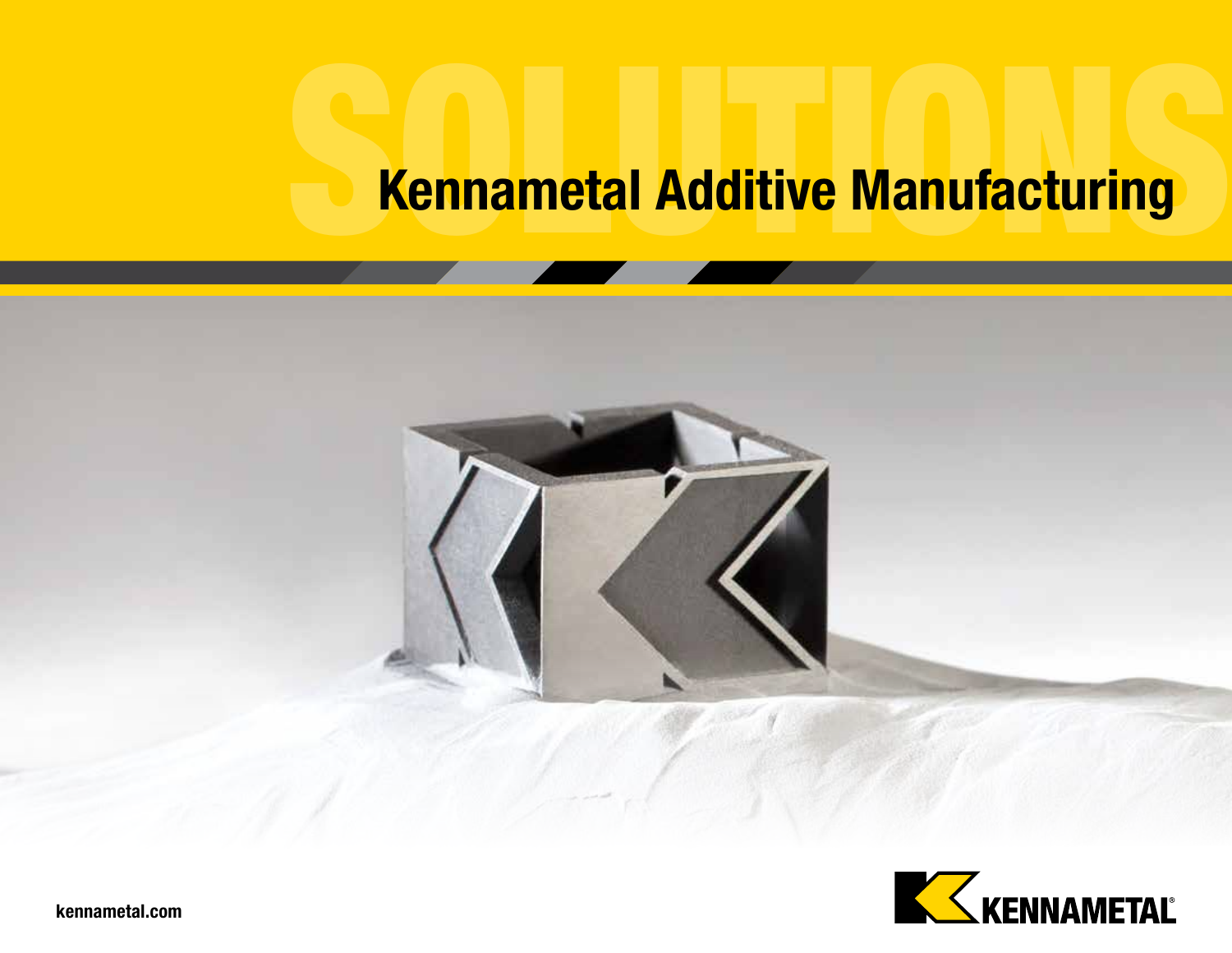

Philip McKenna





Kennametal was founded on the strength of materials innovation when, in 1938, metallurgist Philip M. McKenna created a tungsten-titanium carbide alloy for cutting tools and wear components. With his invention, Philip started the McKenna Metals Company in Latrobe, Pennsylvania. Later renamed Kennametal, the corporation has become a world leader in metalworking tools and wear- and corrosion-resistant materials.

Kennametal Additive Manufacturing successfully combines our recognized expertise in Tungsten Carbide & Stellite™ material families with the advantages of 3D printing.

The company leverages its broad experience in materials science, application engineering, and manufacturing excellence with AM technologies to supply highperformance metal powders and finished AM components for wear, erosion, corrosion, and high-temperature applications.



Metal additive manufacturing processes (Metal 3D Printing) represent the next generation in design freedom, manufacturing flexibility, and supply chain optimization. These proven processes are being leveraged across a variety of industries and applications to develop and deploy high-performing parts both quickly and efficiently.

Kennametal is focused on adapting its high-performing wear- and corrosion-resistant material families to multiple 3D print platforms to produce complex, fully finished components and tooling with shorter lead times and improved performance.

### Metal AM Is Recognized as the Most Significant Next-Gen Manufacturing Technology





### A History of Materials Innovation and Close Attention to the Customer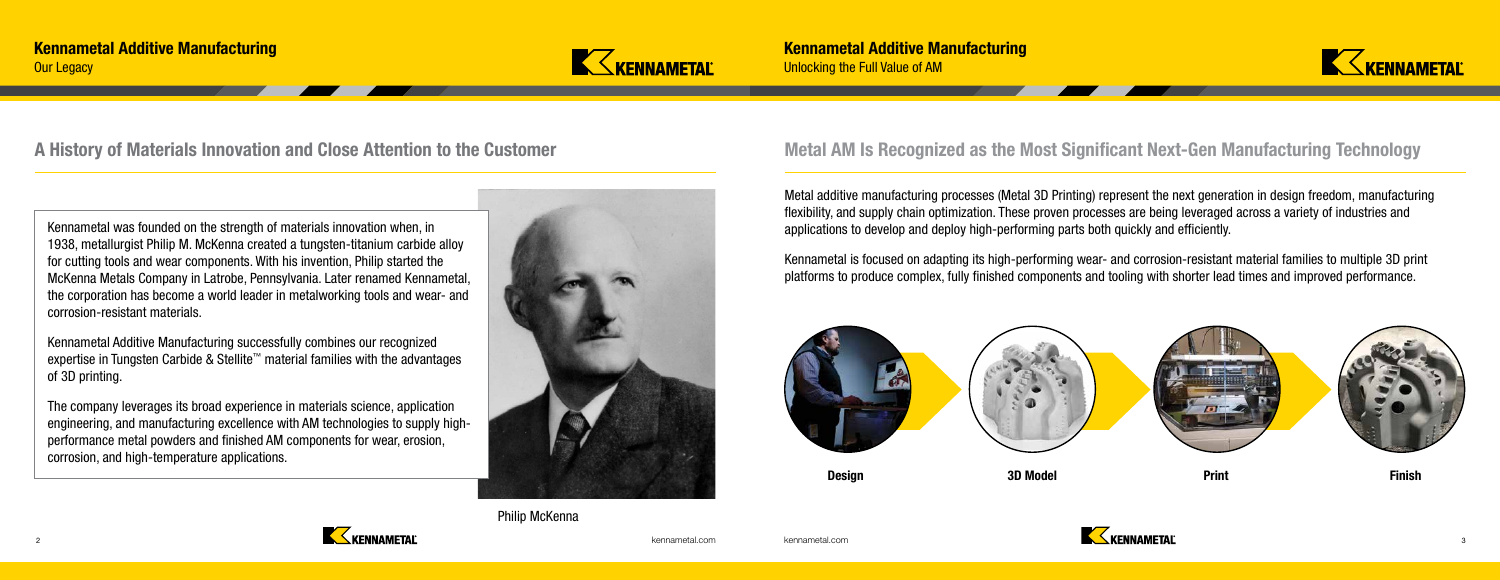





#### Delivering End-to-End Solutions



### Enabling High Wear- and Corrosion-Resistant Solutions for Metal AM Printing

The success of additive manufacturing begins and ends with the material. The printability, post processing, and ultimate physical properties of a 3D printed part are reliant on the quality, characteristics, and chemistry of AM's

feedstock.

Kennametal is a global leader in the development and production of gasatomized AM materials, which have demonstrated functionality in a variety of additive processes, including powder bed fusion, direct energy deposition,

and binder jetting.





Kennametal's Tungsten Carbide and Stellite™ material families are the first and only of their kind being offered via AM processes. These patented material systems offer a stepwise change in wear and corrosion performance compared to other metal 3D materials systems available today.

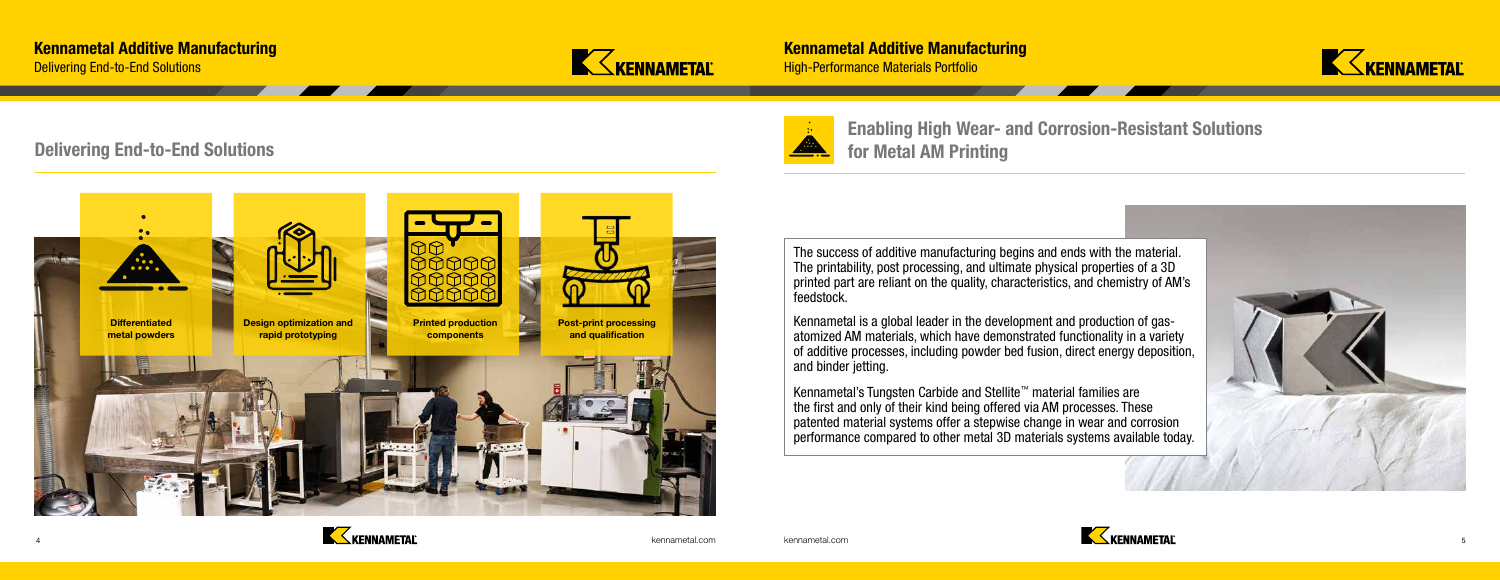



### Cutting-Edge Technologies and Proprietary Print Recipes across Multiple Platforms

Kennametal combines our differentiated metal powders with manufacturing expertise in binder jet and laser powder bed printing technologies to produce fully finished components and tooling.

The company's 3D printed parts have already gained wide adoption across a variety of industries, such as metalworking, tooling, energy, and industrial processing.

As a leading global supplier of highly engineered flow control systems to the major energy and industrial process sectors, IMI Critical Engineering is leveraging Kennametal Additive's Stellite™ 6-AM-K material to print complex valve cages.

"The AM components supplied by Kennametal using their Stellite 6-AM-K powder were tested in a highly erosive environment and performed to the same high standards we've come to expect from traditionally manufactured parts."

Ajitkumar Sreekumar, Vice President Business Development, IMI Critical





Engineering

Design Optimization and Rapid Prototyping



**Proprietary Printing and Finishing Processes** 



Supporting Full Design Freedom for Additive

and Rapid Deployment of Functional Components



Kennametal leverages more than 80 years of manufacturing to offer functional metal parts made via AM with shortened development cycles and design iterations, so you can bring products to market faster, easier, and with the potential to be more cost efficient.

Additionally, Kennametal can deliver pre-qualified digital models that enable a print-on-demand approach—reducing the need to carry expensive inventory and simplifying your supply chain.

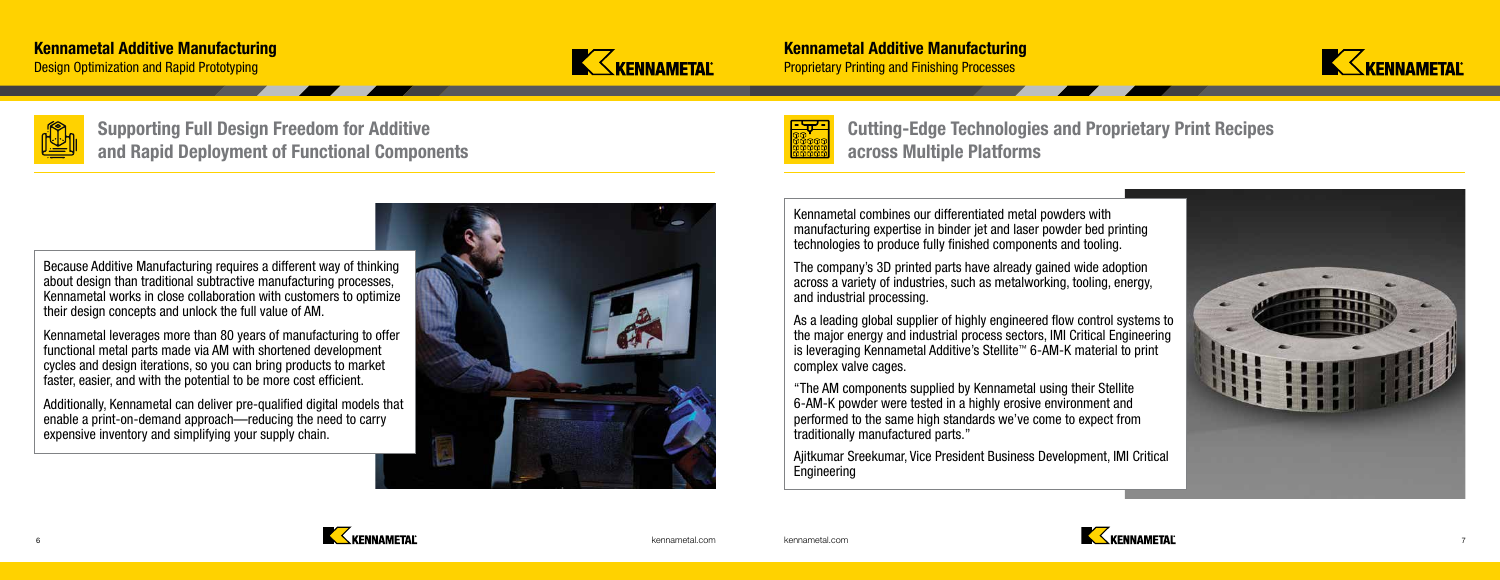



## Maximizing Performance while Minimizing Cost

When it comes to additive manufacturing, the importance of proper post processing is often lost, even though it can account for more than half of the cost associated with production and have a critical impact on the performance characteristics of the part.

Kennametal's proprietary post-processing treatments ensure that the full value and maximum performance of your AM parts are delivered, owing to a variety of finishing capabilities (depowdering, sintering, green processing, heat treating, HIP, cutting, machining, and grinding) and proprietary treatments at the company's disposal.

Kennametal truly offers full end-to-end AM solutions, all which help to keep you up and running with no surprises.



Engineering Properties to Exacting Standards





#### Kennametal is your ideal partner for the development of next-generation AM solutions.

Kennametal brings nearly a century of materials and manufacturing expertise to every layer of the AM process—from raw material to finished part—helping you unlock the full value of 3D printing for applications demanding wear, erosion, corrosion, and high-temperature

performance.

*Contact us today so we can help find the right solution for your application: Tel: +1 574 534-2585 | Fax: +1 574 534-3417 K-gshn.service@kennametal.com*